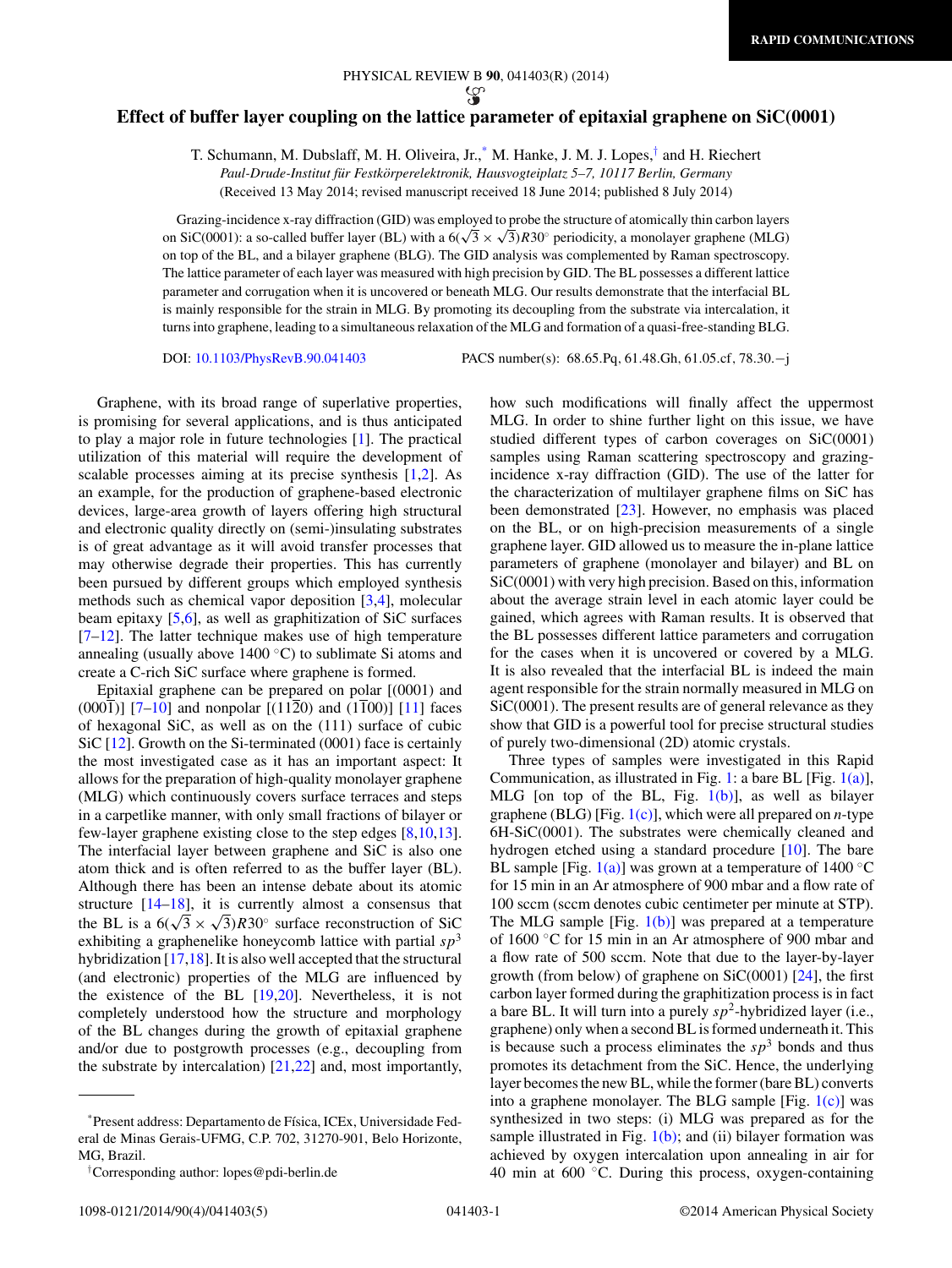

FIG. 1. (Color online) Schematic structures (side view) of the samples investigated in the present study: (a) bare BL; (b) monolayer graphene on top of the BL; (c) bilayer graphene on top of an oxidized SiC surface (obtained by oxygen intercalation).

species intercalate underneath the MLG/BL and oxidize the SiC surface. The BLG is created as this process decouples the BL from the substrate, and turns into a graphene layer. More details about the  $O_2$  intercalation process upon air annealing are reported elsewhere [\[22\]](#page-4-0).

Raman spectra of the three different samples are shown in Fig. 2. They were recorded using an excitation wavelength of 482.5 nm with a spatial resolution of 1 *μ*m. The measurements were performed exclusively on surface terraces to avoid contributions from few-layer graphene at the step edge regions [\[8,10\]](#page-3-0). The spectrum recorded for the bare BL [see Fig.  $2(a)$ ] exhibits two intense and broad bands in the spectral region of 1200–1660 cm−<sup>1</sup> and a low-intensity modulated bump between 2540 and 3000 cm−1. Well-defined *G* and 2*D* peaks, which are usually measured for graphene  $[25]$ , are not seen in the spectrum. This is because the BL possesses a phonon dispersion which is substantially different from the one of graphene [\[26\]](#page-4-0). For the MLG/BL system, a Raman spectrum showing intense *G* and 2*D* peaks is measured [see Fig.  $2(b)$ ]. The 2*D* peak can be well fitted by a single Lorentzian, as expected for a single layer. The *G* and 2*D* peaks are positioned at  $1581(\pm 5)$  and  $2724(\pm 10)$  cm<sup>-1</sup>, respectively.



FIG. 2. (Color online) Raman spectra of the three samples investigated in the present study: (a) bare BL; (b) monolayer graphene on top of the BL; (c) bilayer graphene on top of an oxidized SiC surface (obtained by oxygen intercalation upon air annealing).

## <span id="page-1-0"></span>T. SCHUMANN *et al.* PHYSICAL REVIEW B **90**, 041403(R) (2014)

Based on the position of the Raman peaks [\[27\]](#page-4-0), an average (compressive) strain of ∼0.2% was estimated for the MLG. The position of the 2*D* peak was utilized for this purpose, since it is only marginally affected by the doping, present in the investigated samples [\[28,29\]](#page-4-0). The broad spectral features existing from 1200 cm−<sup>1</sup> close to the *G* peak's left shoulder originate from the underlying BL [\[26\]](#page-4-0). The Raman spectrum collected after air annealing [see Fig.  $2(c)$ ] shows features of quasi-free-standing BLG. The 2*D* peak can be fitted by four Lorentzians positioned at 2673, 2688, 2706, and 2738 cm−<sup>1</sup> (fittings not shown). This coincides well with the values obtained by Malard *et al.* [\[30\]](#page-4-0) for exfoliated BLG on  $SiO<sub>2</sub>$ (taking the employed excitation energy into account), which shows that the original compressive strain present in the MLG is released after BL decoupling. This in turn suggests that the existence of the BL at the interface is certainly one of the main factors contributing to the compressive strain observed in the graphene layer [\[10,](#page-3-0)[19\]](#page-4-0). Another evidence for the formation of BLG is that the BL-related Raman features are absent in the spectrum. Note that, as previously reported [\[22\]](#page-4-0), the absence of a *D* peak proves that the air annealing process does not lead to defect formation in the graphene structure.

The structure of the samples was further investigated by GID. The measurements were performed at the beamline ID10 of the European Synchrotron Radiation Facility (ESRF) in Grenoble. The primary beam energy was 10 keV with an intensity of  $10^{14}$  counts per second (cps) and a spot size on the sample of 100  $\mu$ m  $\times$  1 mm. The angle of incidence was set to 0.15◦, which is below the angle of total external reflectance  $(0.21°$  for SiC and 10 keV), to minimize the intensity obtained from the substrate. Using this technique, the lattice planes orthogonal to the sample surface normal are analyzed by diffraction, and information about the in-plane lattice parameter and orientation can be acquired. Figure 3 illustrates a reciprocal space map (RSM) obtained by combining



FIG. 3. (Color online) Reciprocal space map of monolayer graphene/BL on SiC(0001). The axes are scaled with the reciprocal lattice units (rlu) of SiC;  $q_a$  and  $q_r$  mark the radial and angular directions in the RSM.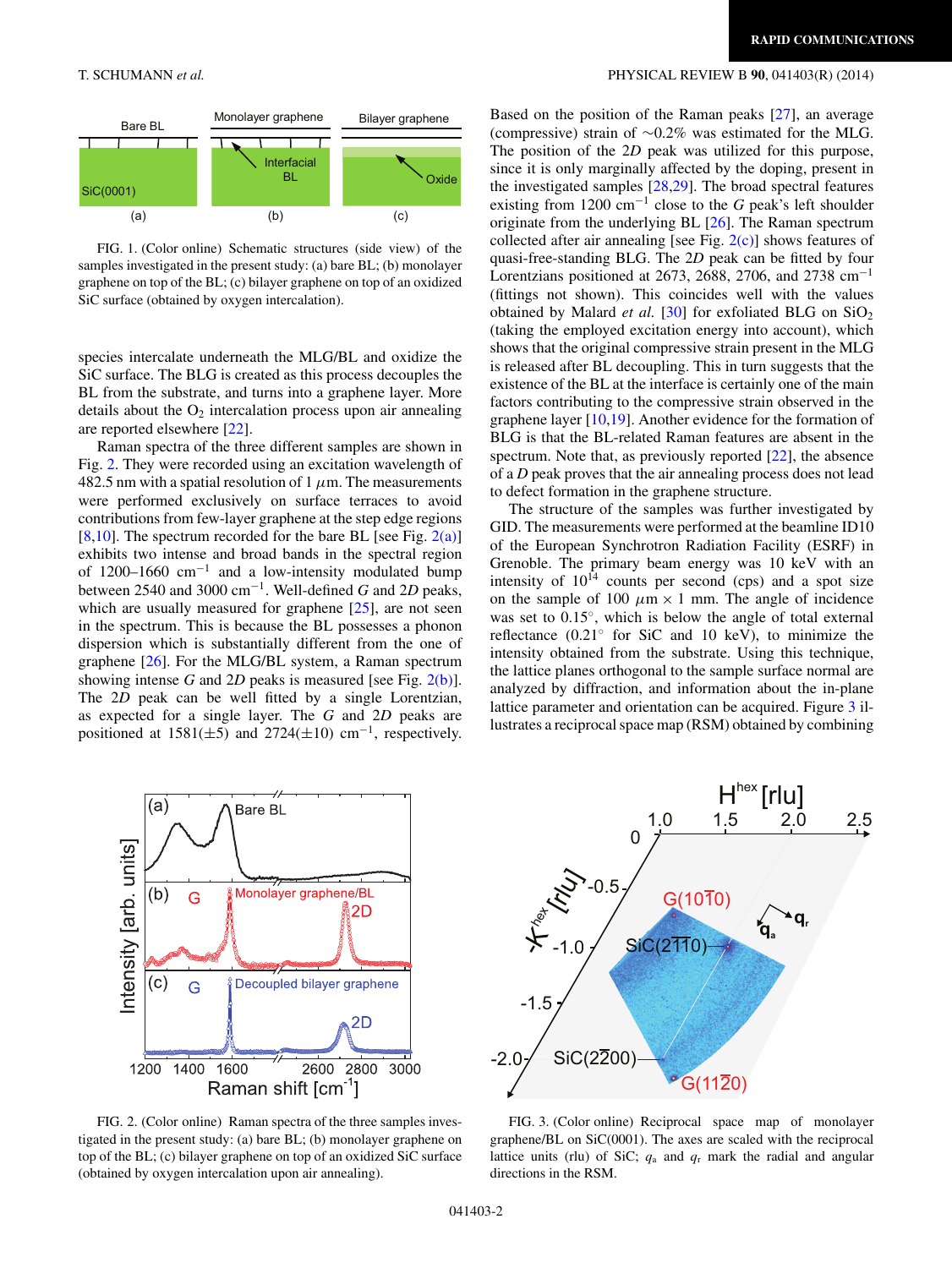

FIG. 4. (Color online) Line scans through the  $G(11\overline{2}0)$  reflection along  $q_r$ , transformed to real space, performed for the bare BL, monolayer graphene/BL, and bilayer graphene samples. The dotted line indicates the value for the lattice parameter of graphite [\[31\]](#page-4-0). The *x* axis is scaled to the lattice parameter of graphene.

angular and radial scans of GID measurements performed for the MLG/BL on SiC(0001). Two SiC-related reflections are present, the  $SiC(2\overline{11}0)$  and the (quasiforbidden)  $SiC(2\overline{2}00)$ . Two graphene-related reflections are also observed, assigned as  $G(10\overline{1}0)$  and  $G(11\overline{2}0)$ . The appearance of these isolated reflections reveals that the layer possesses a single orientation with respect to the substrate. The graphene lattice is rotated by  $30^\circ$  with respect to the SiC, since the equivalent SiC( $2\overline{11}0$ ) and graphene(1120) reflections are rotated by this angle relative to each other. Very similar maps (not shown) were obtained for the other two samples investigated here.

In order to measure possible modifications in the lattice parameters of the three samples, line scans over the *G*(1120) reflection were performed with higher resolution along the radial direction  $q_r$ , as shown in Fig. 4. The central position of the peaks was determined by fitting Gaussians to the curves. The measurements reveal clear differences between the samples. The bare BL shows a lattice parameter of  $a = 2.467$  Å. The  $G(11\overline{2}0)$  reflection of the MLG/BL sample shows splitting, and can be well fitted with two Gaussian peaks, centered at  $2.456$  and  $2.463$  Å. The reflection obtained from the BLG consists of a single Gaussian, resulting in a lattice parameter of  $a = 2.460$  Å. Note that the upper limit for error is estimated to be  $\sim$ 0.001 Å, based on the fitting error, the energy resolution of the primary beam, the accuracy of the motors which move the sample and the detector, and the alignment of the substrate-related peaks to literature values. Table I summarizes the lattice parameter measured for each sample.

TABLE I. Lattice parameter *a* obtained by GID for the samples investigated here.

| Sample                     | a(A)        |
|----------------------------|-------------|
| Bare BL                    | 2.467       |
| Monolayer graphene/BL      | 2.456/2.463 |
| Decoupled bilayer graphene | 2.460       |

The lattice parameter for the bare BL is ∼0.24% larger in comparison to that of graphite  $(a = 2.461 \text{ Å})$  [[31\]](#page-4-0). The larger lattice parameter of the BL is a result of its strong bonding to the substrate due to the *sp*<sup>3</sup> hybridization of <sup>∼</sup>1*/*<sup>3</sup> of the C atoms  $[18]$ . These  $sp^3$  bonds will likely affect the interatomic distances in the BL lattice and consequently the average in-plane lattice parameter. In fact, it has been shown that the bond length between  $sp^3$ - and  $sp^2$ -hybridized carbon atoms are approximately 3% longer than that between two *sp*2- hybridized atoms [\[32\]](#page-4-0). Furthermore, the partial  $sp<sup>3</sup>$  bonding to the substrate leads to a  $(6 \times 6)$  long-range corrugation in the BL [as imaged by scanning tunneling microscopy (STM)] [\[17\]](#page-3-0). We could roughly estimate the out-of-plane height for this corrugation (see the Supplemental Material) [\[33\]](#page-4-0). Assuming that an ideally flat BL on SiC would adapt graphene's lattice parameter of 2.461 Å, an average corrugation angle of  $\sim$ 4° to the surface is required to obtain the measured lattice parameter of the BL. Based on it and on STM literature data which show that the buckled region is extended over the side of the (6 × 6) cell, a corrugation of  $\sim$ 0.52 Å was obtained. This value is similar to what was measured by STM [\[17\]](#page-3-0). It is important to mention that the enlarged lattice parameter measured by GID evidences that the uncovered BL possesses a graphenelike hexagonal arrangement. The existence of pentagons, heptagons, and even octagons (due to either inclusion of extra carbon atoms or the formation of vacancies) is expected to lower the average bond length and thus lattice parameter [\[34,35\]](#page-4-0).

The doublet shape of the *G*(1120) reflection obtained from the MLG/BL sample is likely related to the different bonding characteristics of the two layers. While the uppermost MLG is purely  $sp^2$  hybridized, the interfacial BL is expected to have the same density of  $sp^3$  bonds as for the case when it is uncovered [\[18\]](#page-4-0). Therefore, the fact that they exhibit different in-plane lattice parameters  $(2.456$  and  $2.463$  Å for the MLG and the BL, respectively) is not totally unexpected. GID reveals two other interesting aspects. The first one is related to the MLG. Its lattice parameter is ∼0.22% smaller in comparison to graphite. The magnitude and type of strain is in agreement with what was estimated by Raman spectroscopy  $(\epsilon \approx 0.2\%)$ . It has been proposed that the compressive strain may arise upon sample cooling due to the different coefficients of thermal expansion for graphene and SiC [\[36\]](#page-4-0). While graphene's coefficient is negative, the one for SiC is positive [\[37\]](#page-4-0). Hence, for the contraction of the graphene lattice to be caused by this phenomenon, the MLG must be strongly pinned to the underlying BL/SiC substrate. The origin of the pinning remains unknown. In principle, one cannot exclude the possibility that covalent bonds are formed between the graphene and the BL, especially at grain boundaries. However, experimental evidences supporting this hypothesis have yet to be reported. Another tentative explanation has been given by Ferralis *et al.* [\[38\]](#page-4-0). They suggest that the highly corrugated potential in the substrate surface (which is indeed expected as the BL exhibits a semiconducting nature) [\[18\]](#page-4-0) will promote a lateral pinning of the MLG, which will hinder tangential displacements for strain relaxation.

The second interesting aspect relates to the interfacial BL, which has a larger lattice parameter than that of graphite, similar to what was measured for the bare BL. However,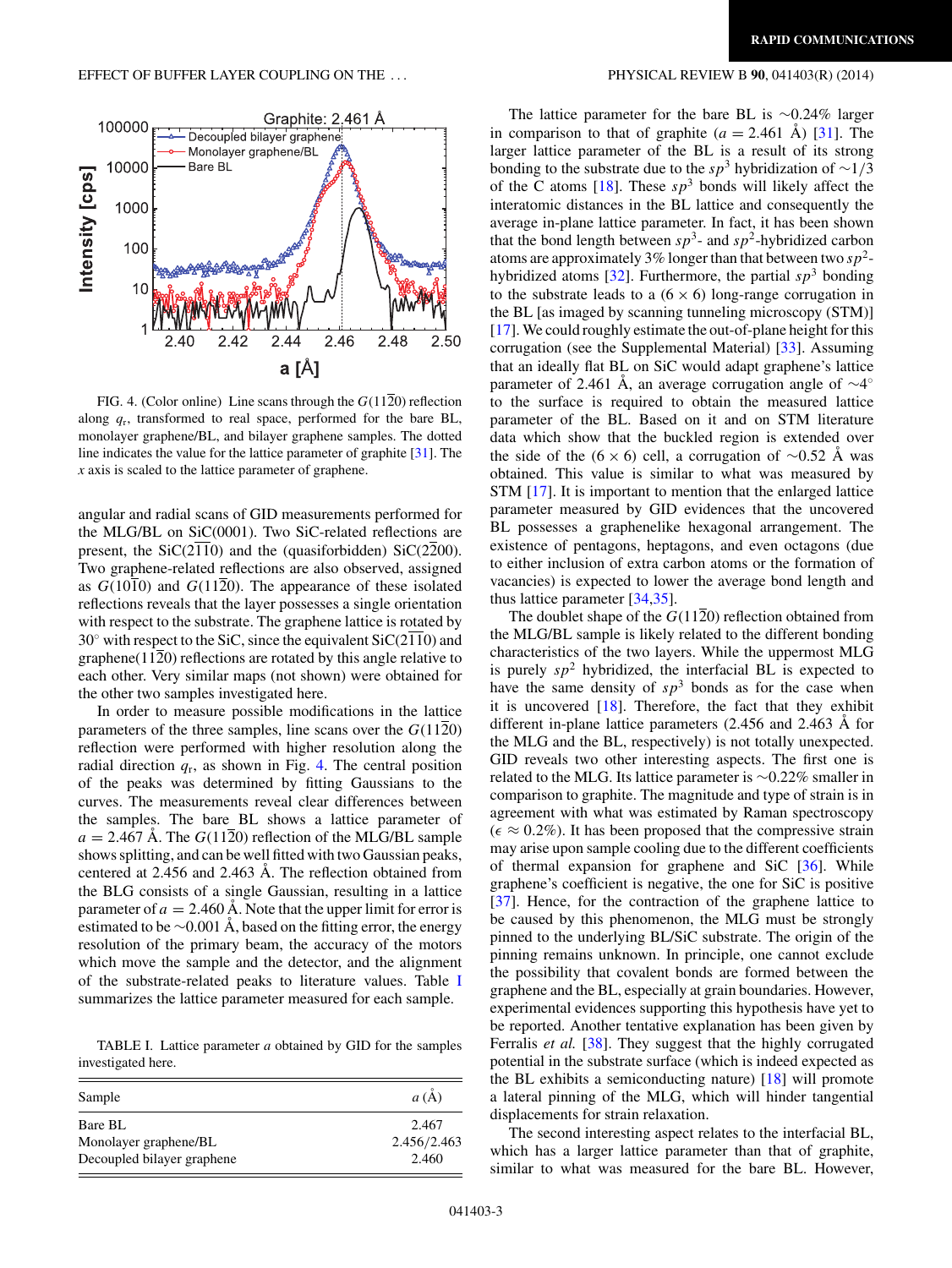<span id="page-3-0"></span>the increase is smaller than in that case and amounts to only ∼0.08%. The reason for the difference in the lattice parameters of the interfacial and the bare BL is not yet known, although one can speculate that it is associated with the different growth environments faced by the two layers. The bare BL grows at a SiC-Ar interface, while the interfacial BL grows underneath the former one [\[24\]](#page-4-0). Also the existence of a graphene layer on top during sample cooling might be the reason for the smaller lattice parameter of the interfacial BL, e.g., due to a decrease in its long-range corrugation. Lauffer *et al.* [\[39\]](#page-4-0) have observed (by STM) that the surface roughness of MLG/BL is lower than of the bare BL. Such reduction might be associated (at least to a certain extent) to the smoothing of the interfacial BL [\[40\]](#page-4-0). The corrugation that we obtain based on the GID results is  $\sim$ 0.29 Å, thus smaller than the value found for the bare BL ( $\sim$ 0.52 Å). Finally, the fact that the bare and interfacial BL exhibit similar lattice parameters corroborates the mostly common interpretation in terms of structure, i.e., that both of them possess a periodic hexagonal structure as graphene. Should the  $6(\sqrt{3} \times \sqrt{3})R30^\circ$ graphenelike structure not persist at the interface (as proposed, for instance, in Ref.  $[15]$ , the splitting of the  $G(11\overline{2}0)$ reflection for the MLG/BL structure would certainly not be observed.

The line scan over the  $G(1120)$  reflection for quasi-freestanding BLG contains a single peak centered at 2.460 Å. The difference relative to the value for graphite is ∼0.04%. This very small compressive strain might also be caused by a pinning to the underlying  $SiO<sub>2</sub>$  due to effects related to surface potential [\[38\]](#page-4-0), as previously discussed. This result is in agreement with the Raman findings (note that in that case we considered, as a reference for strain-free material, Raman data obtained for BLG flakes on  $SiO<sub>2</sub>$  [\[30\]](#page-4-0)). The

**RAPID COMMUNICATIONS**

single lattice parameter measured for both layers shows that, as a product of the oxygen intercalation, the interfacial BL decouples and slightly contracts, while (and as a consequence of it) the uppermost graphene expands. This unequivocally demonstrates that the interfacial BL, with its strong bonding to the SiC, is indeed responsible for the compressive strain generally measured in MLG on SiC(0001).

In summary, we have used GID to investigate the structure of three atomically thin carbon films (bare BL, MLG/BL, and decoupled BLG) on SiC(0001). The GID analyses were complemented by Raman measurements. The in-plane lattice parameter of each atomic layer could be determined with high precision using GID. This permitted us to gain information about their strain level. The results reveal that the BL possesses a lattice parameter that is larger than that of graphite. Interestingly, this value slightly decreases when the BL is located beneath a MLG, likely due to a lowering of the out-of-plane corrugation. Furthermore, our findings corroborate the mostly accepted interpretation for the structure of the BL, i.e., that it exhibits a graphenelike hexagonal lattice with part of the C atoms connected to the SiC substrate through  $sp^3$  bonds. It also shows that the BL (as a semiconducting interfacial layer) is directly responsible for the strained nature of MLG. If decoupled from the substrate by oxygen intercalation, the BL turns into an almost strain-free graphene layer, allowing the MLG on top to move laterally and relax, ultimately forming a quasi-free-standing BLG structure.

The authors thank A. Prößdorf for a critical reading of the manuscript, F. Grosse for fruitful discussions, C. Herrmann, M. Höricke, and H.-P. Schönherr for technical support, the ESRF for providing beamtime during project SI-2449, and Roberto Nervo for his support during the experiment.

- [1] K. S. Novoselov, V. I. Fal'ko, L. Colombo, P. R. Gellert, M. G. Schwab, and K. Kim, [Nature \(London\)](http://dx.doi.org/10.1038/nature11458) **[490](http://dx.doi.org/10.1038/nature11458)**, [192](http://dx.doi.org/10.1038/nature11458) [\(2012\)](http://dx.doi.org/10.1038/nature11458).
- [2] F. Bonaccorso, A. Lombardo, T. Hasan, Z. Sun, L. Colombo, and A. C. Ferrari, [Mater. Today](http://dx.doi.org/10.1016/S1369-7021(13)70014-2) **[15](http://dx.doi.org/10.1016/S1369-7021(13)70014-2)**, [564](http://dx.doi.org/10.1016/S1369-7021(13)70014-2) [\(2012\)](http://dx.doi.org/10.1016/S1369-7021(13)70014-2).
- [3] W. Strupinski, K. Grodecki, A. Wysmolek, R. Stepniewski, T. Szkopek, P. E. Gaskell, A. Grüneis, D. Haberer, R. Bozek, J. Krupka *et al.*, [Nano Lett.](http://dx.doi.org/10.1021/nl200390e) **[11](http://dx.doi.org/10.1021/nl200390e)**, [1786](http://dx.doi.org/10.1021/nl200390e) [\(2011\)](http://dx.doi.org/10.1021/nl200390e).
- [4] J. Hwang, M. Kim, D. Campbell, H. A. Alsalman, J. Y. Kwak, S. Shivaraman, A. R. Woll, A. K. Singh, R. G. Hennig, S. Gorantla *et al.*, [ACS Nano](http://dx.doi.org/10.1021/nn305486x) **[7](http://dx.doi.org/10.1021/nn305486x)**, [385](http://dx.doi.org/10.1021/nn305486x) [\(2013\)](http://dx.doi.org/10.1021/nn305486x).
- [5] M. H. Oliveira, Jr., T. Schumann, R. Gargallo-Caballero, F. Fromm, T. Seyller, M. Ramsteiner, A. Trampert, L. Geelhaar, J. M. J. Lopes, and H. Riechert, [Carbon](http://dx.doi.org/10.1016/j.carbon.2013.01.032) **[56](http://dx.doi.org/10.1016/j.carbon.2013.01.032)**, [339](http://dx.doi.org/10.1016/j.carbon.2013.01.032) [\(2013\)](http://dx.doi.org/10.1016/j.carbon.2013.01.032).
- [6] E. Moreau, S. Godey, F. J. Ferrer, D. Vignaud, X. Wallart, [J. Avila, M. C. Asensio, F. Bournel, and J.-J. Gallet,](http://dx.doi.org/10.1063/1.3526720) Appl. Phys. Lett. **[97](http://dx.doi.org/10.1063/1.3526720)**, [241907](http://dx.doi.org/10.1063/1.3526720) [\(2010\)](http://dx.doi.org/10.1063/1.3526720).
- [7] W. A. De Heer, C. Berger, M. Ruan, M. Sprinkle, X. Li, Y. Hu, [B. Zhang, J. Hankinson, and E. Conrad,](http://dx.doi.org/10.1073/pnas.1105113108) Proc. Natl. Acad. Sci. USA **[108](http://dx.doi.org/10.1073/pnas.1105113108)**, [16900](http://dx.doi.org/10.1073/pnas.1105113108) [\(2011\)](http://dx.doi.org/10.1073/pnas.1105113108).
- [8] K. V. Emtsev, A. Bostwick, K. Horn, J. Jobst, G. L. Kellogg, L. Ley, J. L. McChesney, T. Ohta, S. A. Reshanov, J. Röhrl *et al.*, [Nat. Mater.](http://dx.doi.org/10.1038/nmat2382) **[8](http://dx.doi.org/10.1038/nmat2382)**, [203](http://dx.doi.org/10.1038/nmat2382) [\(2009\)](http://dx.doi.org/10.1038/nmat2382).
- [9] C. Virojanadara, M. Syväjarvi, R. Yakimova, L. I. Johansson, A. A. Zakharov, and T. Balasubramanian, [Phys. Rev. B](http://dx.doi.org/10.1103/PhysRevB.78.245403) **[78](http://dx.doi.org/10.1103/PhysRevB.78.245403)**, [245403](http://dx.doi.org/10.1103/PhysRevB.78.245403) [\(2008\)](http://dx.doi.org/10.1103/PhysRevB.78.245403).
- [10] M. H. Oliveira, Jr., T. Schumann, M. Ramsteiner, J. M. J. Lopes, and H. Riechert, [Appl. Phys. Lett.](http://dx.doi.org/10.1063/1.3638058) **[99](http://dx.doi.org/10.1063/1.3638058)**, [111901](http://dx.doi.org/10.1063/1.3638058) [\(2011\)](http://dx.doi.org/10.1063/1.3638058).
- [11] M. Ostler, I. Deretzis, S. Mammadov, F. Giannazzo, G. Nicotra, C. Spinella, T. Seyller, and A. La Magna, [Phys. Rev. B](http://dx.doi.org/10.1103/PhysRevB.88.085408) **[88](http://dx.doi.org/10.1103/PhysRevB.88.085408)**, [085408](http://dx.doi.org/10.1103/PhysRevB.88.085408) [\(2013\)](http://dx.doi.org/10.1103/PhysRevB.88.085408).
- [12] C. Coletti, K. V. Emtsev, A. A. Zakharov, T. Ouisse, D. Chaussende, and U. Starke, [Appl. Phys. Lett.](http://dx.doi.org/10.1063/1.3618674) **[99](http://dx.doi.org/10.1063/1.3618674)**, [081904](http://dx.doi.org/10.1063/1.3618674) [\(2011\)](http://dx.doi.org/10.1063/1.3618674).
- [13] P. N. First, W. A. de Heer, T. Seyller, C. Berger, J. A. Stroscio, and J. Moon, [MRS Bull.](http://dx.doi.org/10.1557/mrs2010.552) **[35](http://dx.doi.org/10.1557/mrs2010.552)**, [296](http://dx.doi.org/10.1557/mrs2010.552) [\(2010\)](http://dx.doi.org/10.1557/mrs2010.552).
- [14] W. Chen, H. Xu, L. Liu, X. Gao, D. Qi, G. Peng, S. C. Tan, Y. Feng, K. P. Loh, and A. T. S. Wee, [Surf. Sci.](http://dx.doi.org/10.1016/j.susc.2005.09.013) **[596](http://dx.doi.org/10.1016/j.susc.2005.09.013)**, [176](http://dx.doi.org/10.1016/j.susc.2005.09.013) [\(2005\)](http://dx.doi.org/10.1016/j.susc.2005.09.013).
- [15] X. Weng, J. A. Robinson, K. Trumbull, R. Cavalero, M. A. Fanton, and D. Snyder, [Appl. Phys. Lett.](http://dx.doi.org/10.1063/1.3517505) **[97](http://dx.doi.org/10.1063/1.3517505)**, [201905](http://dx.doi.org/10.1063/1.3517505) [\(2010\)](http://dx.doi.org/10.1063/1.3517505).
- [16] [Y. Qi, S. H. Rhim, G. F. Sun, M. Weinert, and L. Li,](http://dx.doi.org/10.1103/PhysRevLett.105.085502) *Phys. Rev.* Lett. **[105](http://dx.doi.org/10.1103/PhysRevLett.105.085502)**, [085502](http://dx.doi.org/10.1103/PhysRevLett.105.085502) [\(2010\)](http://dx.doi.org/10.1103/PhysRevLett.105.085502).
- [17] S. Goler, C. Coletti, V. Piazza, P. Pingue, F. Colangelo, V. Pellegrini, K. V. Emtsev, S. Forti, U. Starke, F. Beltram *et al.*, [Carbon](http://dx.doi.org/10.1016/j.carbon.2012.08.050) **[51](http://dx.doi.org/10.1016/j.carbon.2012.08.050)**, [249](http://dx.doi.org/10.1016/j.carbon.2012.08.050) [\(2013\)](http://dx.doi.org/10.1016/j.carbon.2012.08.050).